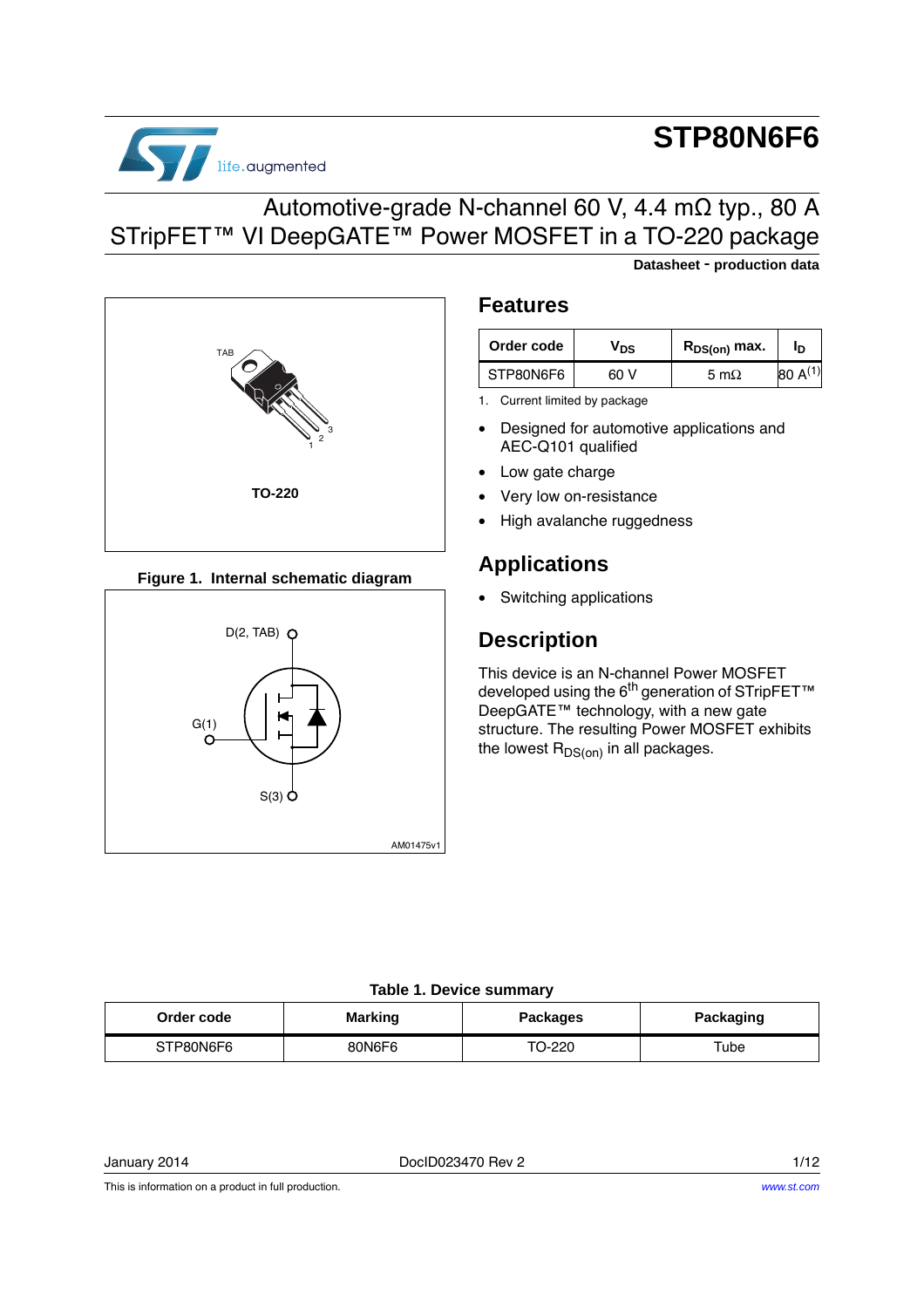## **Contents**

| $1 \quad \blacksquare$ |  |
|------------------------|--|
| $2^{\sim}$             |  |
|                        |  |
| $3^{\circ}$            |  |
| $\overline{4}$         |  |

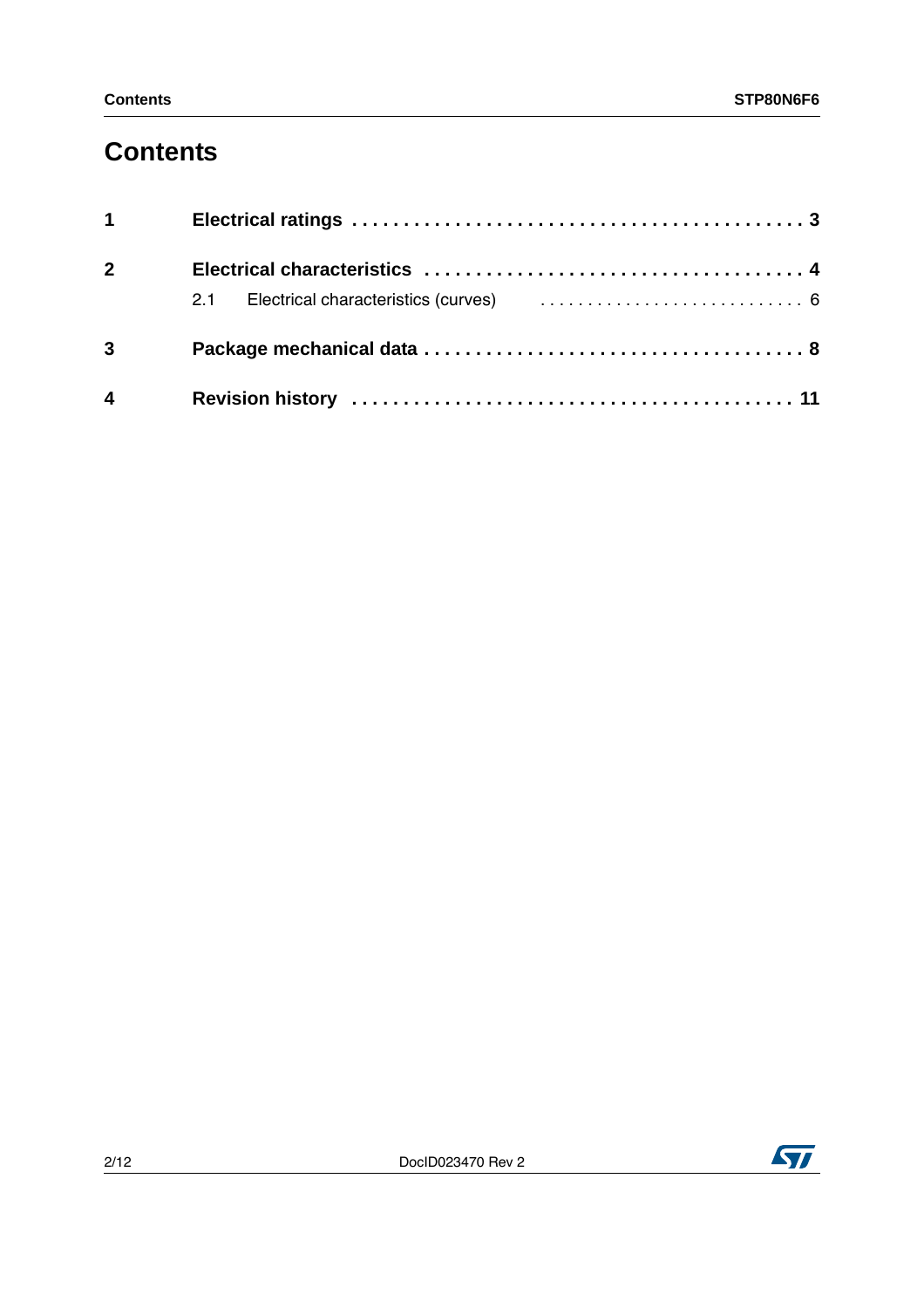<span id="page-2-0"></span>**1 Electrical ratings**

<span id="page-2-2"></span>

| Symbol                         | <b>Parameter</b>                             | Value        | Unit               |
|--------------------------------|----------------------------------------------|--------------|--------------------|
| $V_{DS}$                       | Drain-source voltage                         | 60           | v                  |
| $V_{GS}$                       | Gate-source voltage                          | ±20          | v                  |
| $I_D^{(1)}$                    | Drain current (continuous) at $T_c = 25 °C$  | 80           | A                  |
| $I_D$ <sup>(1)</sup>           | Drain current (continuous) at $T_C = 100 °C$ | 80           | A                  |
| I <sub>DM</sub> <sup>(1)</sup> | Drain current (pulsed)                       | 320          | A                  |
| $P_{TOT}$                      | Total dissipation at $T_c = 25 °C$           | 120          | w                  |
|                                | Derating factor                              | 0.8          | $W$ <sup>o</sup> C |
| $\mathsf{T}_{\text{stg}}$      | Storage temperature                          | $-55$ to 175 | °C                 |
| $T_i$                          | Operating junction temperature               |              |                    |

| Table 2. Absolute maximum ratings |  |  |  |  |  |
|-----------------------------------|--|--|--|--|--|
|-----------------------------------|--|--|--|--|--|

<span id="page-2-1"></span>1. Current limited by package

#### **Table 3. Thermal data**

<span id="page-2-3"></span>

| <b>Symbol</b>         | <b>Parameter</b>                        | Value | Unit |
|-----------------------|-----------------------------------------|-------|------|
| R <sub>thj-case</sub> | Thermal resistance junction-case max    | 1.25  | °C∕W |
| $R_{\mathsf{thi-a}}$  | Thermal resistance junction-ambient max | 62.5  | °C∕W |

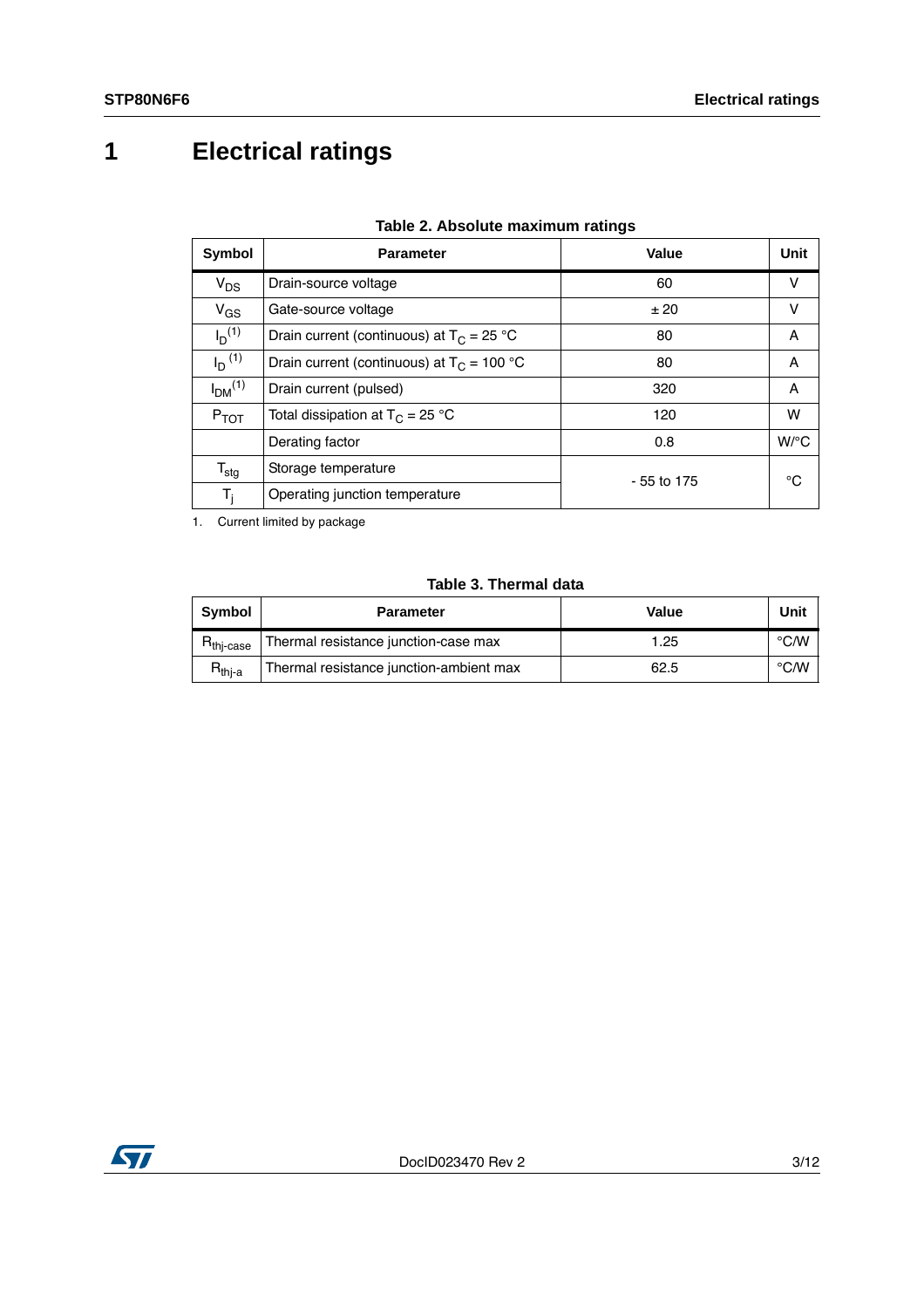## <span id="page-3-0"></span>**2 Electrical characteristics**

 $(T_{\text{CASE}} = 25 \text{ °C}$  unless otherwise specified)

<span id="page-3-1"></span>

| Symbol           | <b>Parameter</b>                                        | <b>Test conditions</b>                  | Min. | Typ. | Max. | Unit      |
|------------------|---------------------------------------------------------|-----------------------------------------|------|------|------|-----------|
| $V_{(BR)DSS}$    | Drain-source breakdown<br>voltage $(V_{GS} = 0)$        | $I_D = 250 \mu A$                       | 60   |      |      | v         |
|                  | Zero gate voltage                                       | $V_{DS} = 60 V$                         |      |      |      | μA        |
|                  | <b>I</b> <sub>DSS</sub><br>Drain current $(V_{GS} = 0)$ | $V_{DS}$ = 60 V, T <sub>C</sub> =125 °C |      |      | 100  | μA        |
| lgss             | Gate-body leakage<br>current ( $V_{DS} = 0$ )           | $V_{GS} = \pm 20 V$                     |      |      | ±100 | nA        |
| $V_{\rm GS(th)}$ | Gate threshold voltage                                  | $V_{DS} = V_{GS}$ , $I_D = 250 \mu A$   | 3    |      | 4.5  | v         |
| $R_{DS(on)}$     | Static drain-source<br>on-resistance                    | $V_{GS}$ = 10 V, $I_D$ = 40 A           |      | 4.4  | 5    | $m\Omega$ |

**Table 4. On/off states**

#### **Table 5. Dynamic**

<span id="page-3-2"></span>

| Symbol           | <b>Parameter</b>                | <b>Test conditions</b>                            | Min. | Typ. | Max.                     | Unit |
|------------------|---------------------------------|---------------------------------------------------|------|------|--------------------------|------|
| $C_{\text{iss}}$ | Input capacitance               |                                                   | -    | 8325 | $\overline{\phantom{0}}$ | pF   |
| $C_{\rm oss}$    | Output capacitance              | $V_{DS}$ = 25 V, f = 1 MHz,                       |      | 500  | $\overline{\phantom{0}}$ | pF   |
| $C_{\text{rss}}$ | Reverse transfer<br>capacitance | $V_{GS} = 0$                                      |      | 400  | $\overline{\phantom{0}}$ | pF   |
| $Q_g$            | Total gate charge               |                                                   |      | 147  |                          | nC   |
| $Q_{gs}$         | Gate-source charge              | $V_{DD}$ = 30 V, $I_D$ = 80 A,<br>$V_{GS} = 10 V$ |      | 44   |                          | nC   |
| $Q_{gd}$         | Gate-drain charge               |                                                   |      | 46   | $\overline{\phantom{a}}$ | nC   |

#### **Table 6. Switching times**

<span id="page-3-3"></span>

| Symbol       | <b>Parameter</b>    | <b>Test conditions</b>           | Min. | Typ. | Max. | Unit |
|--------------|---------------------|----------------------------------|------|------|------|------|
| $I_{d(on)}$  | Turn-on delay time  |                                  |      | 40   |      | ns   |
| t,           | Rise time           | $V_{DD}$ = 30 V, $I_D$ = 40 A    |      | 71   |      | ns   |
| $t_{d(Off)}$ | Turn-off-delay time | $R_G = 4.7 \Omega V_{GS} = 10 V$ |      | 132  | -    | ns   |
|              | Fall time           |                                  |      | 40   |      | ns   |

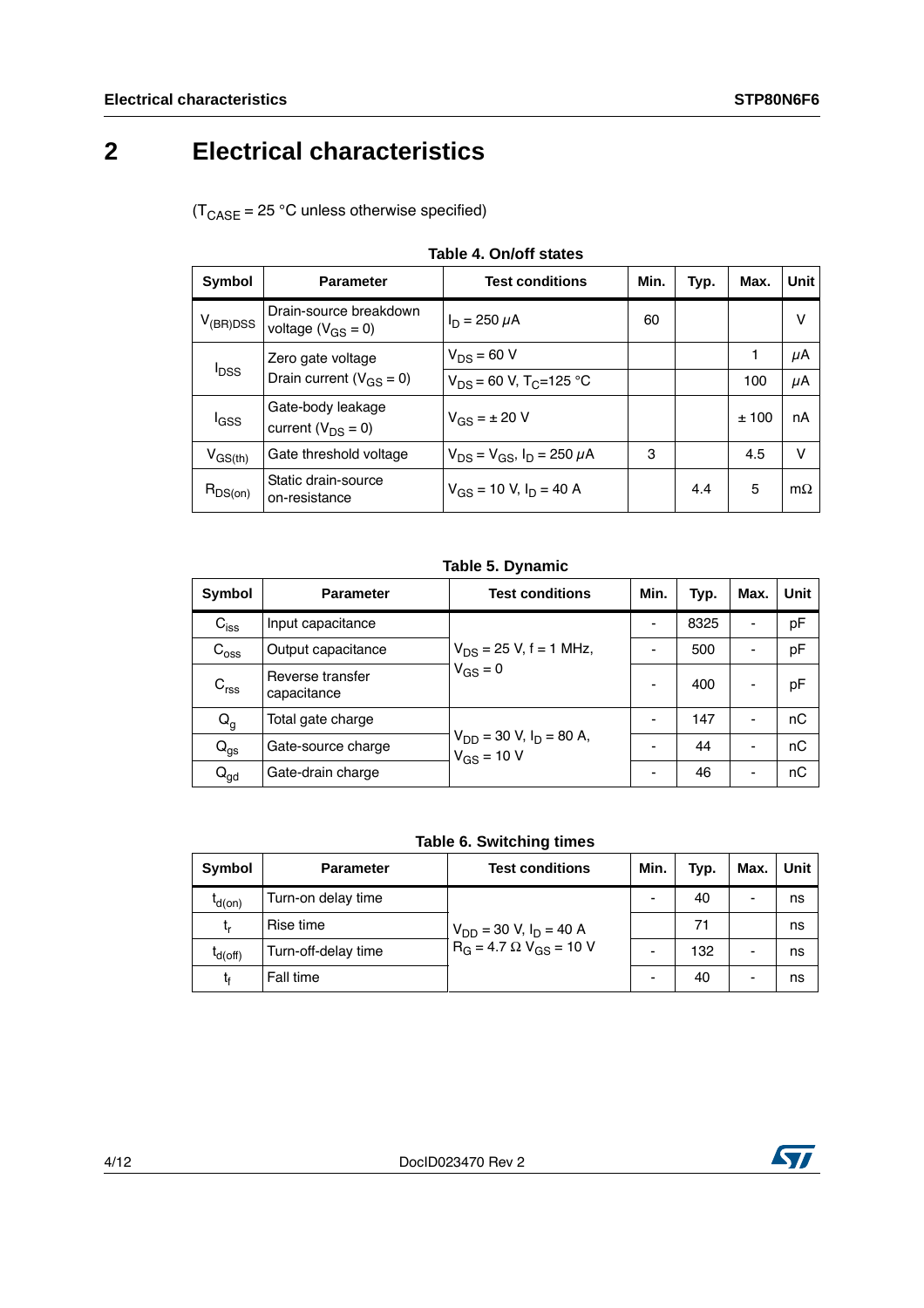<span id="page-4-0"></span>

| Symbol                     | <b>Parameter</b>              | <b>Test conditions</b>           | Min. | Typ. | <b>Max</b> | <b>Unit</b> |
|----------------------------|-------------------------------|----------------------------------|------|------|------------|-------------|
| I <sub>SD</sub>            | Source-drain current          |                                  |      |      | 80         | A           |
| $I_{SDM}$ <sup>(1)</sup>   | Source-drain current (pulsed) |                                  |      |      | 320        | A           |
| $V_{SD}$ <sup>(2)</sup>    | Forward on voltage            | $I_{SD}$ = 80 A, $V_{GS}$ = 0    |      |      | 1.3        | v           |
| $t_{rr}$                   | Reverse recovery time         | $I_{SD}$ = 80 A, $V_{DD}$ = 48 V |      | 46   |            | ns          |
| $\mathsf{Q}_{\mathsf{rr}}$ | Reverse recovery charge       | $di/dt = 100$ A/ $\mu$ s,        |      | 65   |            | nC          |
| <sup>I</sup> RRM           | Reverse recovery current      | $T_i = 150 °C$                   |      | 2.8  |            | A           |

**Table 7. Source drain diode**

1. Current limited by package.

2. Pulsed: pulse duration =  $300 \,\mu s$ , duty cycle 1.5%

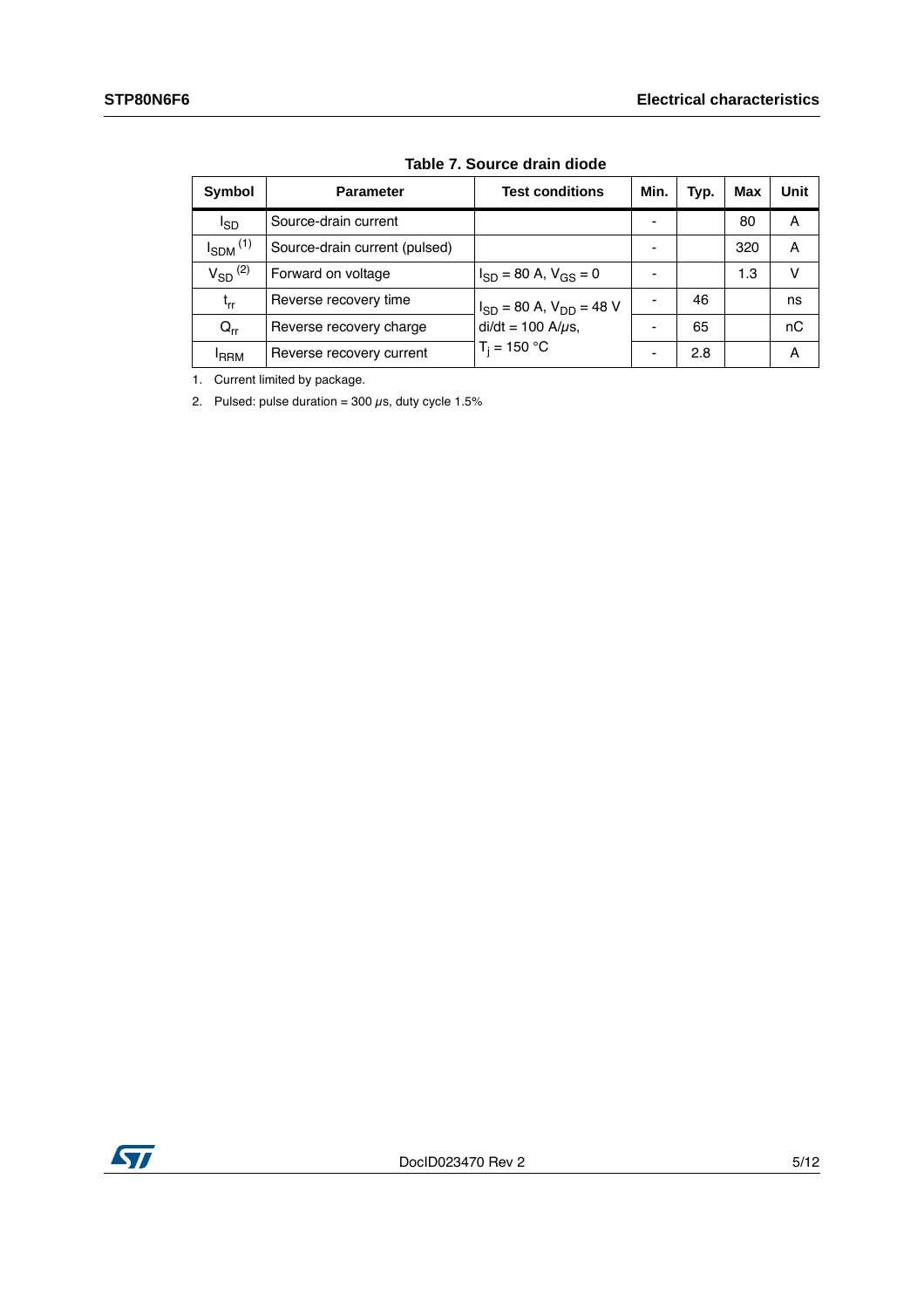### <span id="page-5-0"></span>**2.1 Electrical characteristics (curves)**









Figure 4. Output characteristics **Figure 5. Transfer characteristics** 





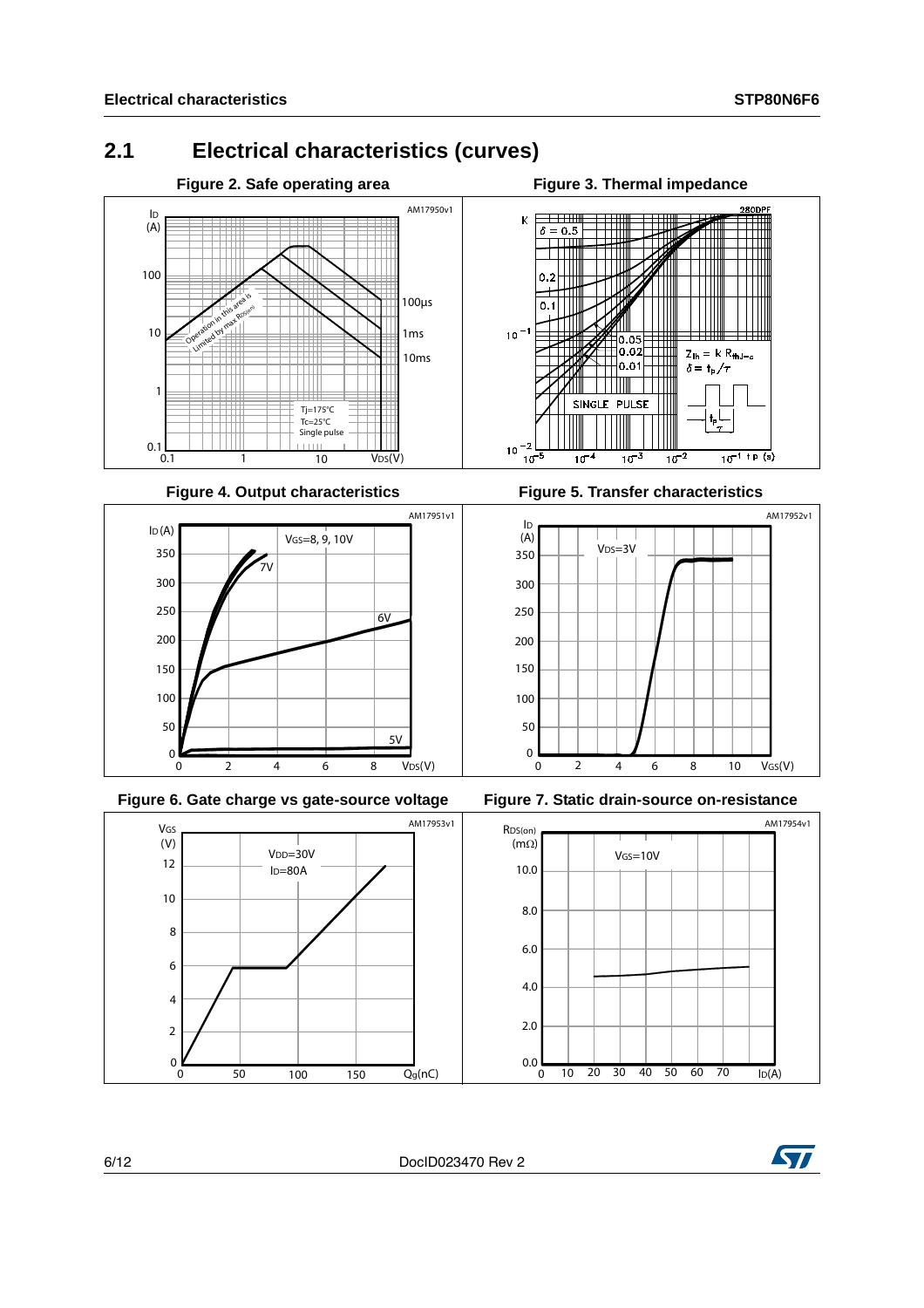

**Figure 10. Normalized on-resistance vs temperature**



**Figure 12. Source-drain diode forward characteristics**





Figure 8. Capacitance variations Figure 9. Normalized gate threshold voltage vs **temperature**



Figure 11. Normalized V<sub>DS</sub> vs temperature

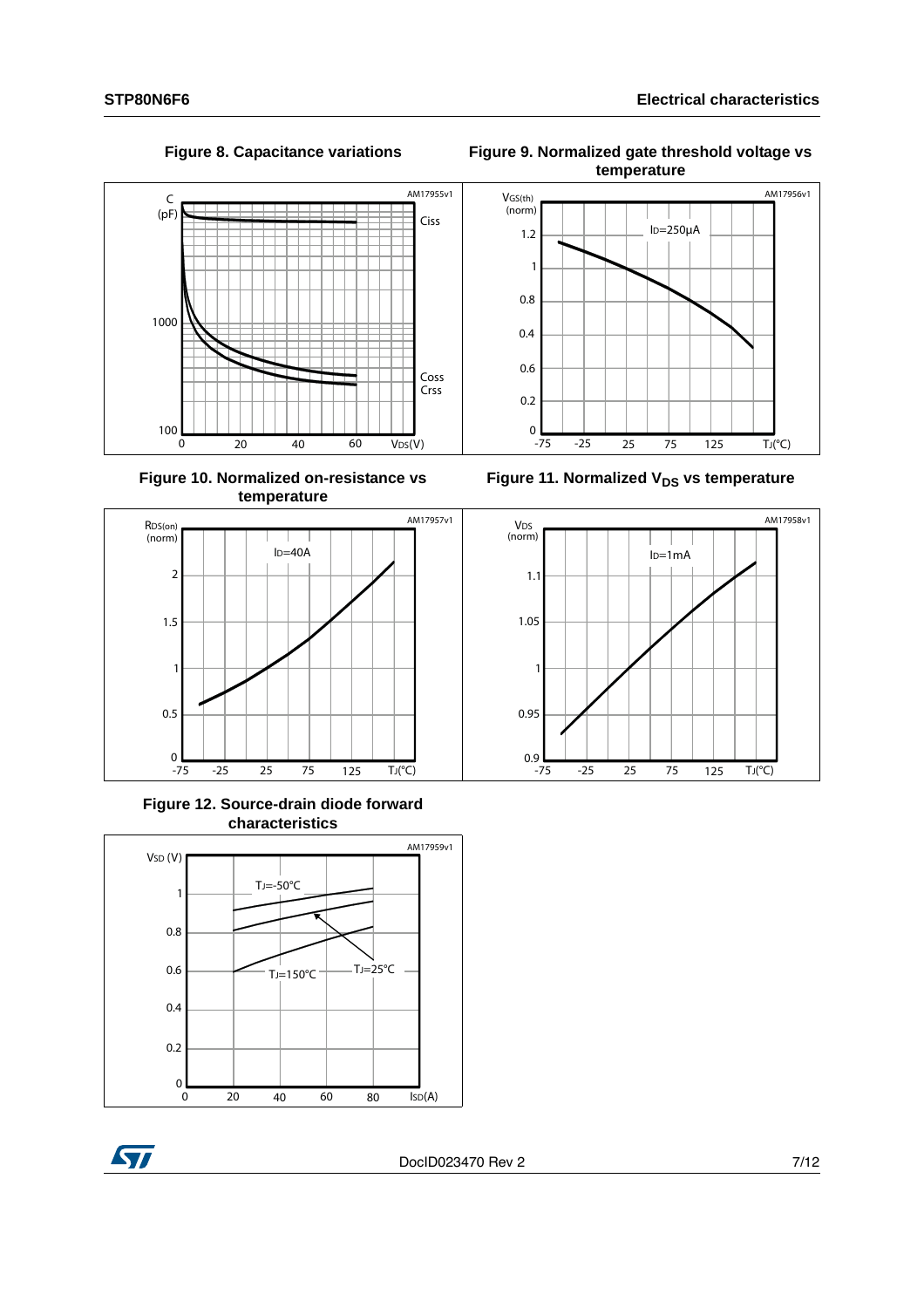### <span id="page-7-0"></span>**3 Package mechanical data**

In order to meet environmental requirements, ST offers these devices in different grades of ECOPACK $^{\circledR}$  packages, depending on their level of environmental compliance. ECOPACK $^{\circledR}$ specifications, grade definitions and product status are available at: *[www.st.com](http://www.st.com)*. ECOPACK® is an ST trademark.

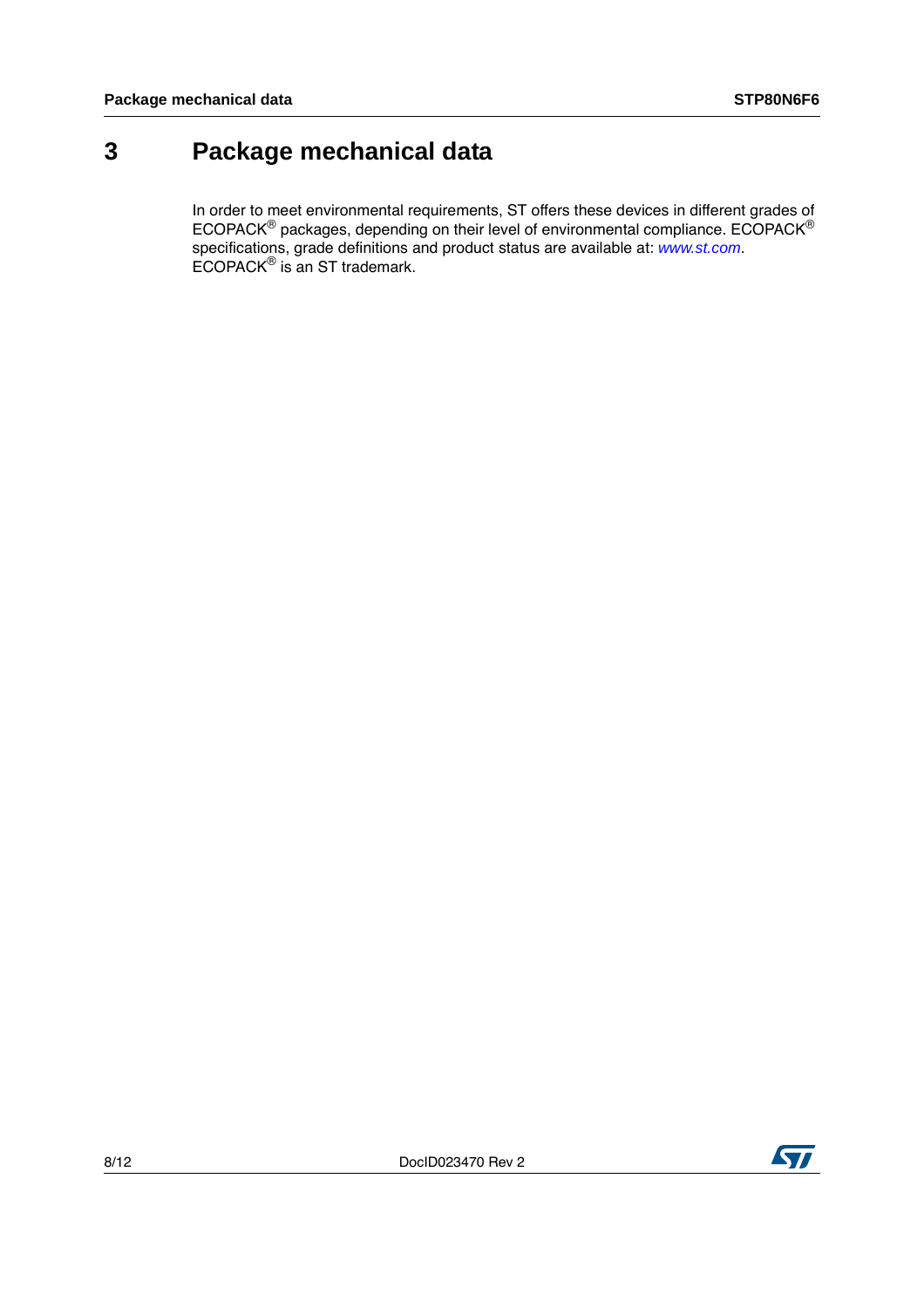**Figure 13. TO-220 type A drawing**





DocID023470 Rev 2 9/12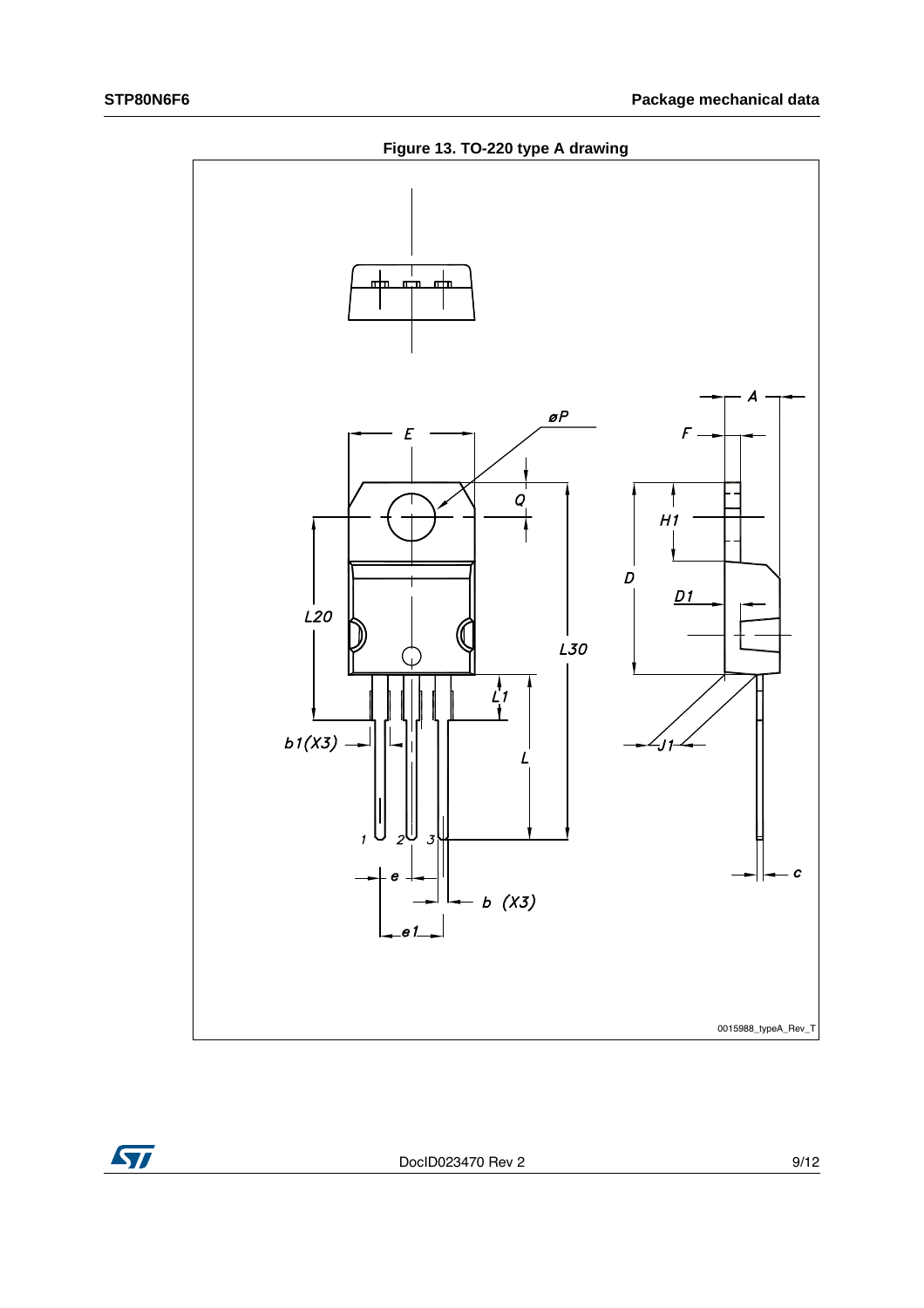|                                                                                                             | $\cdots$ | mm    |       |
|-------------------------------------------------------------------------------------------------------------|----------|-------|-------|
| Dim.                                                                                                        | Min.     | Typ.  | Max.  |
| $\mathsf{A}$                                                                                                | 4.40     |       | 4.60  |
| $\sf b$                                                                                                     | 0.61     |       | 0.88  |
| b1                                                                                                          | 1.14     |       | 1.70  |
| $\mathbf{C}$                                                                                                | 0.48     |       | 0.70  |
| D                                                                                                           | 15.25    |       | 15.75 |
| D1                                                                                                          |          | 1.27  |       |
| $\mathsf E$                                                                                                 | $10\,$   |       | 10.40 |
| $\mathsf{e}% _{0}\left( \mathsf{e}\right)$                                                                  | 2.40     |       | 2.70  |
| e <sub>1</sub>                                                                                              | 4.95     |       | 5.15  |
| $\mathsf F$                                                                                                 | 1.23     |       | 1.32  |
| H1                                                                                                          | 6.20     |       | 6.60  |
| J1                                                                                                          | 2.40     |       | 2.72  |
| $\mathsf{L}% _{0}\left( \mathsf{L}_{0}\right) ^{\ast }=\mathsf{L}_{0}\left( \mathsf{L}_{0}\right) ^{\ast }$ | 13       |       | 14    |
| L1                                                                                                          | $3.50\,$ |       | 3.93  |
| L20                                                                                                         |          | 16.40 |       |
| L30                                                                                                         |          | 28.90 |       |
| ØP                                                                                                          | 3.75     |       | 3.85  |
| $\mathsf Q$                                                                                                 | 2.65     |       | 2.95  |

**Table 8. TO-220 type A mechanical data**

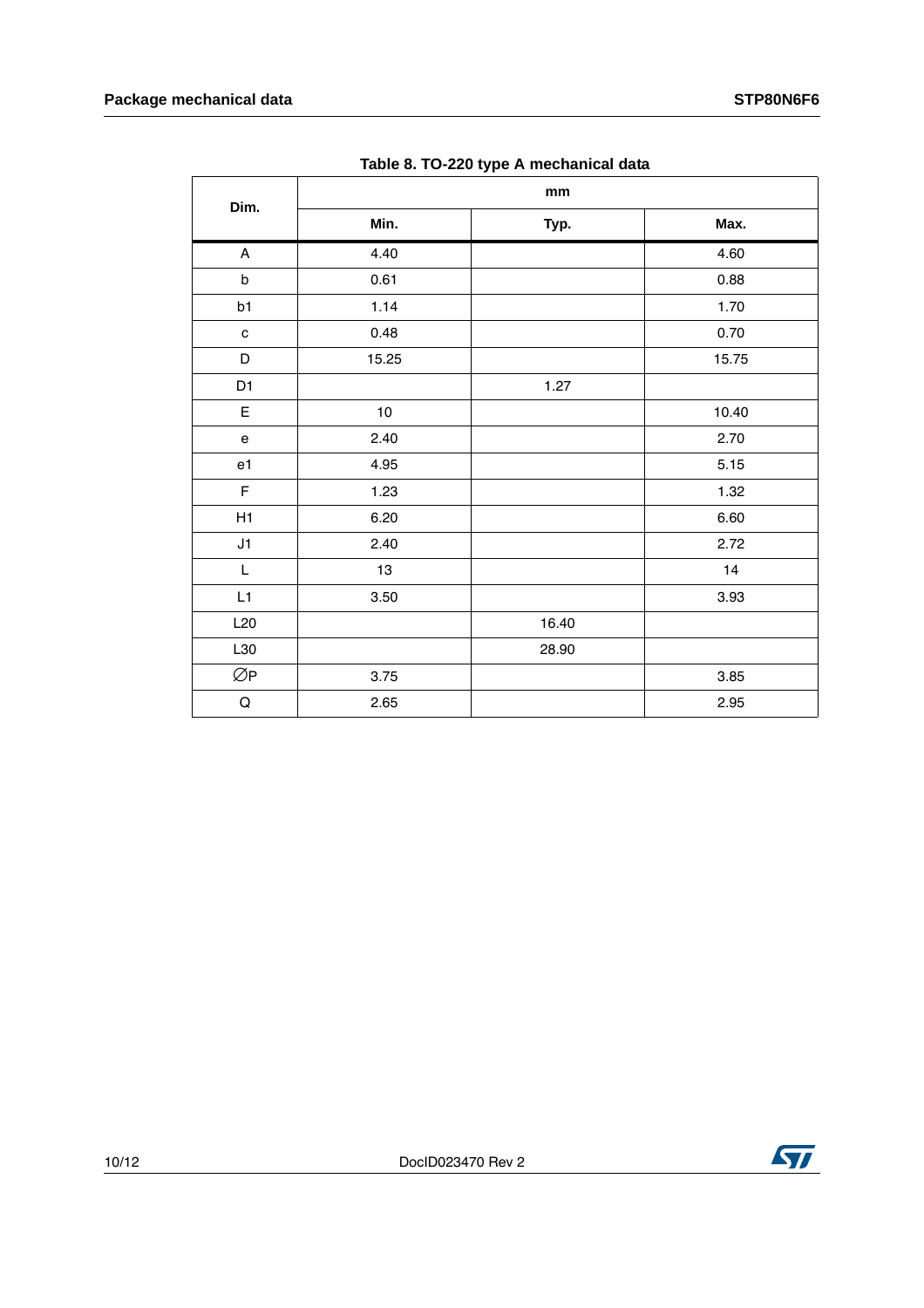## <span id="page-10-0"></span>**4 Revision history**

| <b>Date</b> | <b>Revision</b> | <b>Changes</b>                                                                                                                                                                                                                                                                                                                                                                                                                                                                                                                                                                                                                                       |
|-------------|-----------------|------------------------------------------------------------------------------------------------------------------------------------------------------------------------------------------------------------------------------------------------------------------------------------------------------------------------------------------------------------------------------------------------------------------------------------------------------------------------------------------------------------------------------------------------------------------------------------------------------------------------------------------------------|
| 08-Aug-2012 |                 | Initial release.                                                                                                                                                                                                                                                                                                                                                                                                                                                                                                                                                                                                                                     |
| 21-Jan-2014 | 2               | - Document status promoted from preliminary to production data<br>- Modified: title<br>- Modified: Features<br>$-$ Added: note 1 in cover page<br>- Modified: $R_{DS(on)max}$ and $I_D$ values in cover page<br>- Modified: $I_D$ (at TC = 25 °C and at TC = 100 °C) values, $I_D$ , $I_{DM}$<br>values and added note 1 in Table 2<br>- Modified: R <sub>thi-case</sub> value in Table 3<br>- Modified: $R_{DS(on)}$ values in Table 4<br>- Modified: $I_D$ and the entire typical values in Table 5, 6 and 7<br>- Added: Section 2.1: Electrical characteristics (curves)<br>- Updated: Section 3: Package mechanical data<br>- Minor text changes |

**Table 9. Document revision history**